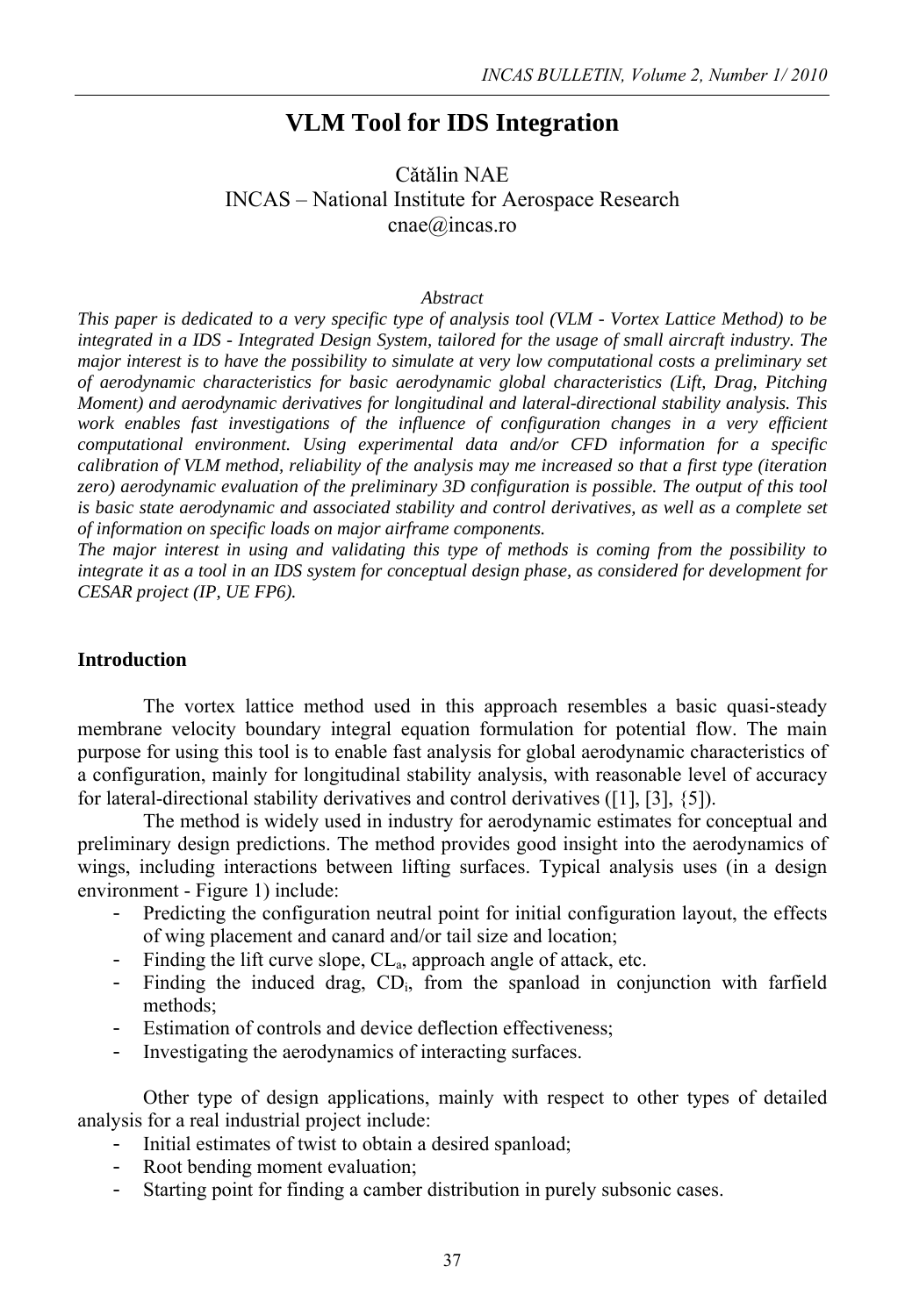

Figure 1 - Typical VLM representation for a CS-23 aircraft

### **VLM Aerodynamic Model**

Here we present a model initially developed for the wing bound vorticity using a lattice of constant dipole panels, which are equivalent to vortex rings in a velocity formulation. The radiation condition is satisfied through the use of vortex ring elements, while the "no normal flow penetration through the mean surface" condition is satisfied through the solution of a linear system for the strengths of the vortex rings. In order to represent vorticity in the domain, the model utilizes a collection of vortex wake filaments in a wake sheet lattice (Figure 2). The wake sheet strength is prescribed by ensuring that a zero spanwise vorticity Kutta condition is satisfied at the trailing edge ([2],[4],[6]).

 Due to the necessity to automate simulations, the model extends the vortex wake behind the lifting surface to at least 20 chord lengths in the direction of the freestream velocity. This long wake ensures that the steady state lift will be achieved for the current state. Several variations of wake positions have been tested; across these variations, little overall change in the aerodynamic forces was observed.

 The vortex lattice method computes forces and moments directly from the vortex strengths and the prescribed free stream velocity. As such, the induced drag is neglected in the computation of forces. The lack of induced drag plays a negligible role in most simulation results, and in situations where induced drag is important, variations in simulation results become apparent.

 A variation from the standard model is implemented via a Trefftz analysis for the induced drag.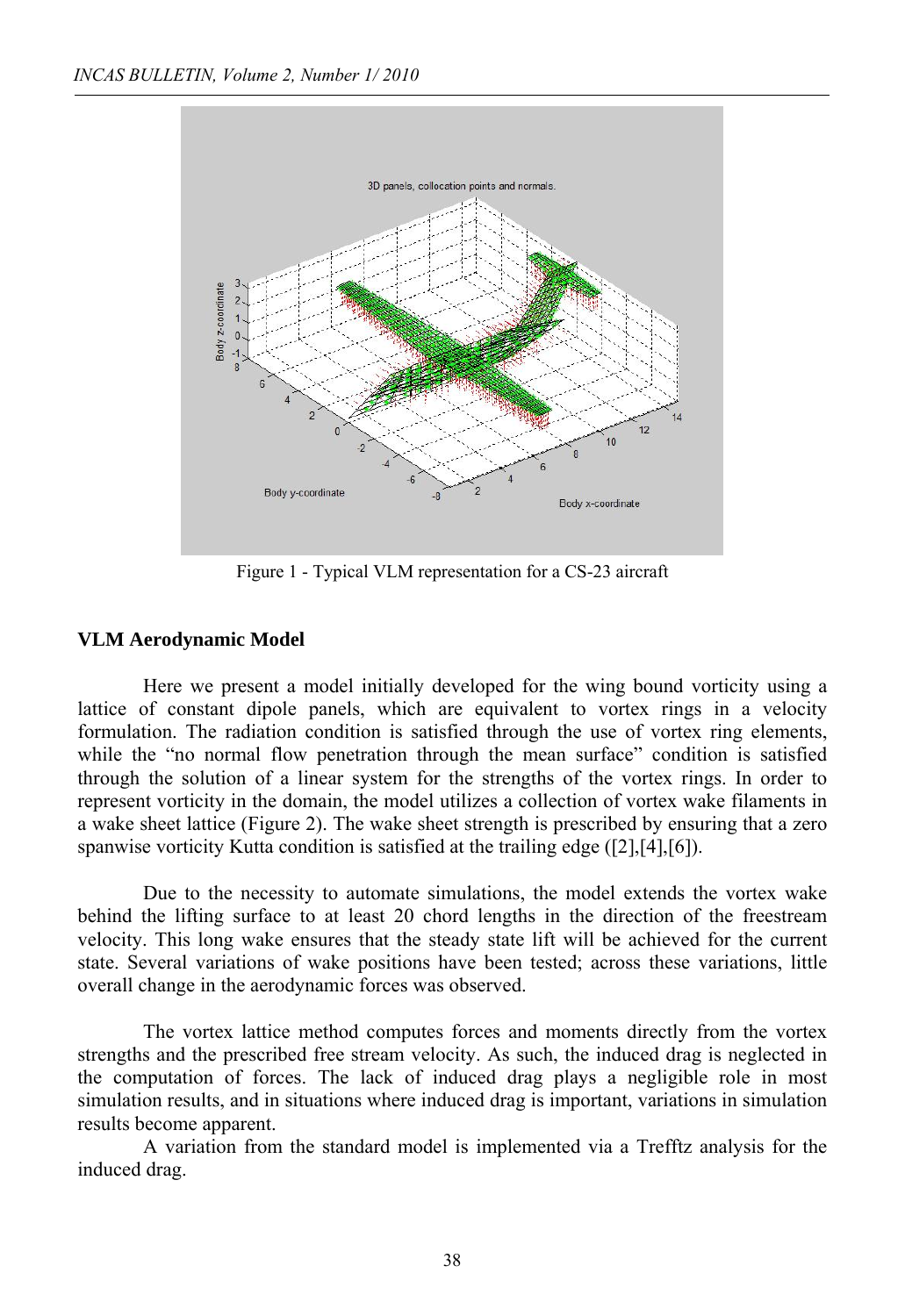

Figure 2 - The vortex lattice model for VLM method.

*Notes:* 

 1. The vortex lattice method implemented for this investigation has known drawbacks which are consistent with vortex lattice methods in general. The usage of a simple quasi-steady flat sheet wake model is one source of error. Furthermore, the use of a low order ring vortex model causes slow force and moment values convergence when the panel discretization is increased. Additional errors manifest themselves due to the lack of body thickness. Errors which are thickness dependent, such as moment center position, moment and force values, and other finer details are neglected in the vortex lattice model. Although these effects are traditionally low order effects, mild changes in stability derivatives may lead to changes in the dynamic response.

 2. The VLM method should always be calibrated with experimental data to provide an indication of the agreement between numerical calculation and experiment to get final reliable results because of the neglected viscous effects.

 3. Since VLM is based on solutions to Laplace's equation, it is subject to the same basic theoretical restrictions that apply to Panel Method (PM). VLM and PM methods are similar because:

- singularities are placed on a surface;
- the non-penetration condition is satisfied at a number of control points;
- the singularity strengths is determined solving a system of linear algebraic equations.

4. VLM is different from PM mainly because of the following:

- singularities are not distributed over the entire surface;
- it is oriented toward combinations of thin lifting surfaces;
- it is oriented toward lifting effects;
- boundary conditions are applied on a mean surface, not the actual surface.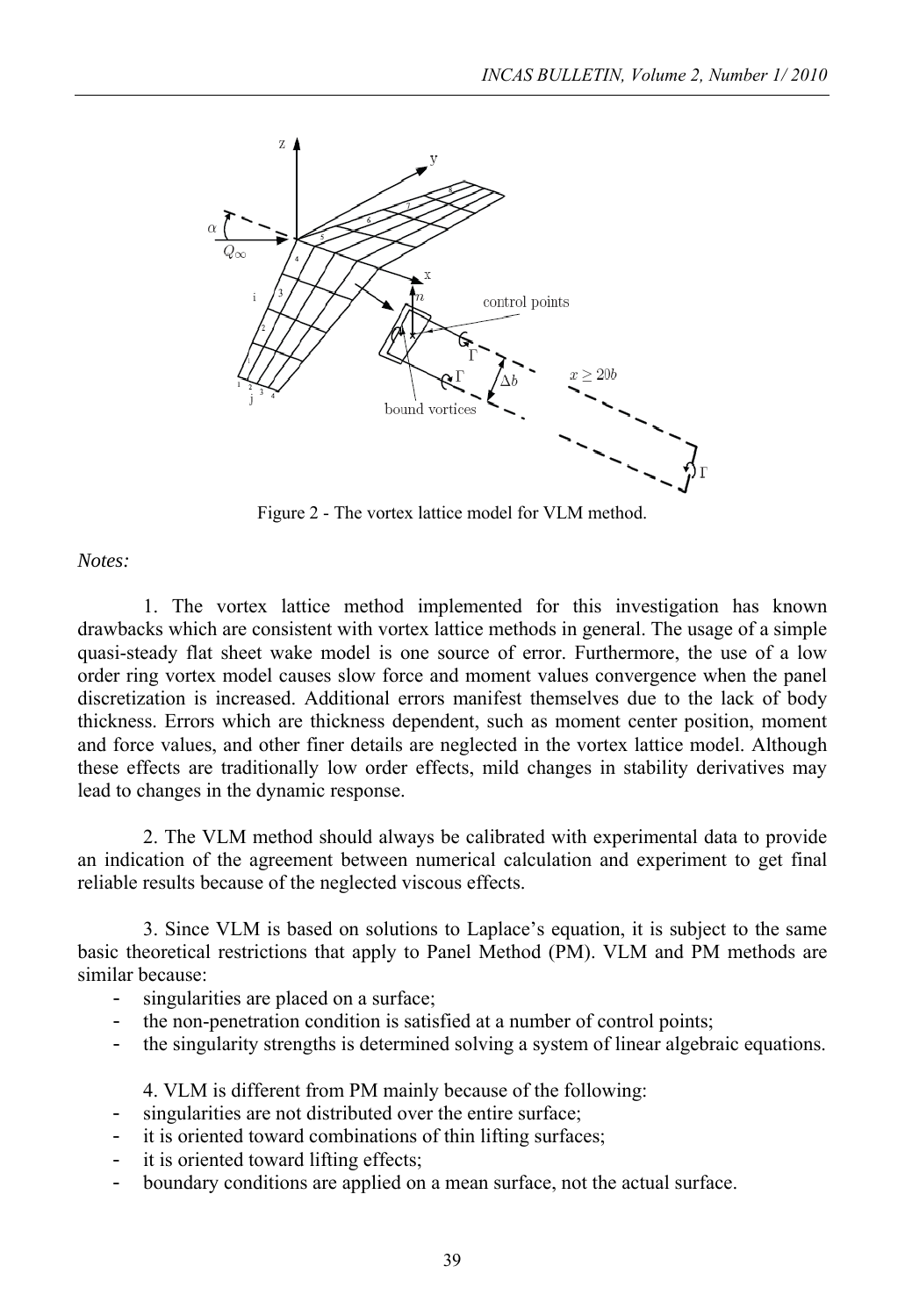#### **Geometry Representation for VLM - CS-23 aircraft example**

The basic tool is to be used for evaluation of simplified configurations, as taken from preliminary design environments in an intuitive way (Figure 3). The global concept behind the geometrical representation is based on lifting surface parameterisation.

The global geometry is considered as a sequence of lifting airframe components, where the analogy to the main lifting surface (wing) is as presented in Figure 4. Amperage and vertical tail are considered using a similar approach.

#### *Airframe parameterisation*

 Input for the considered tool is the basic representation of a CS-23 aircraft configuration, as expressed in standard engineering drawings and presented in Figure 3. This type of representation is often coming from the IDS environment, using dedicated tools for pre-design based on a conceptual approach.



Figure 3 – Global aircraft representation in IDS - AeroTAXI configuration

*Wing* parameterization is based on the 4 sections presented in Figure 3. There are 4 sections, where one can split in 2, as follows:

-Sections with no controls (1 and 4). This is generally the case for root and wing tips areas.

-Sections with controls (flap and aileron regions).

A combination of the 4 section, using linear variation of basic geometrical data, enables the consideration of most of classical wing design.

All other lifting surfaces (e.g. amperage) and vertical tail may be considered using this parameterisation. Also, specific controls on such surfaces are considered as follows:

-rudder is equivalent to the aileron as TE control

-elevator is equivalent to flaps as TE control

-LE controls may not be present in a specific design.

Fuselage parameterisation is considered via the cruciform concept, where 2 lifting surfaces are considered for the projections in xy and xz planes. Each of the surfaces is further divided into 3 sections, for nose, central fuselage and tail.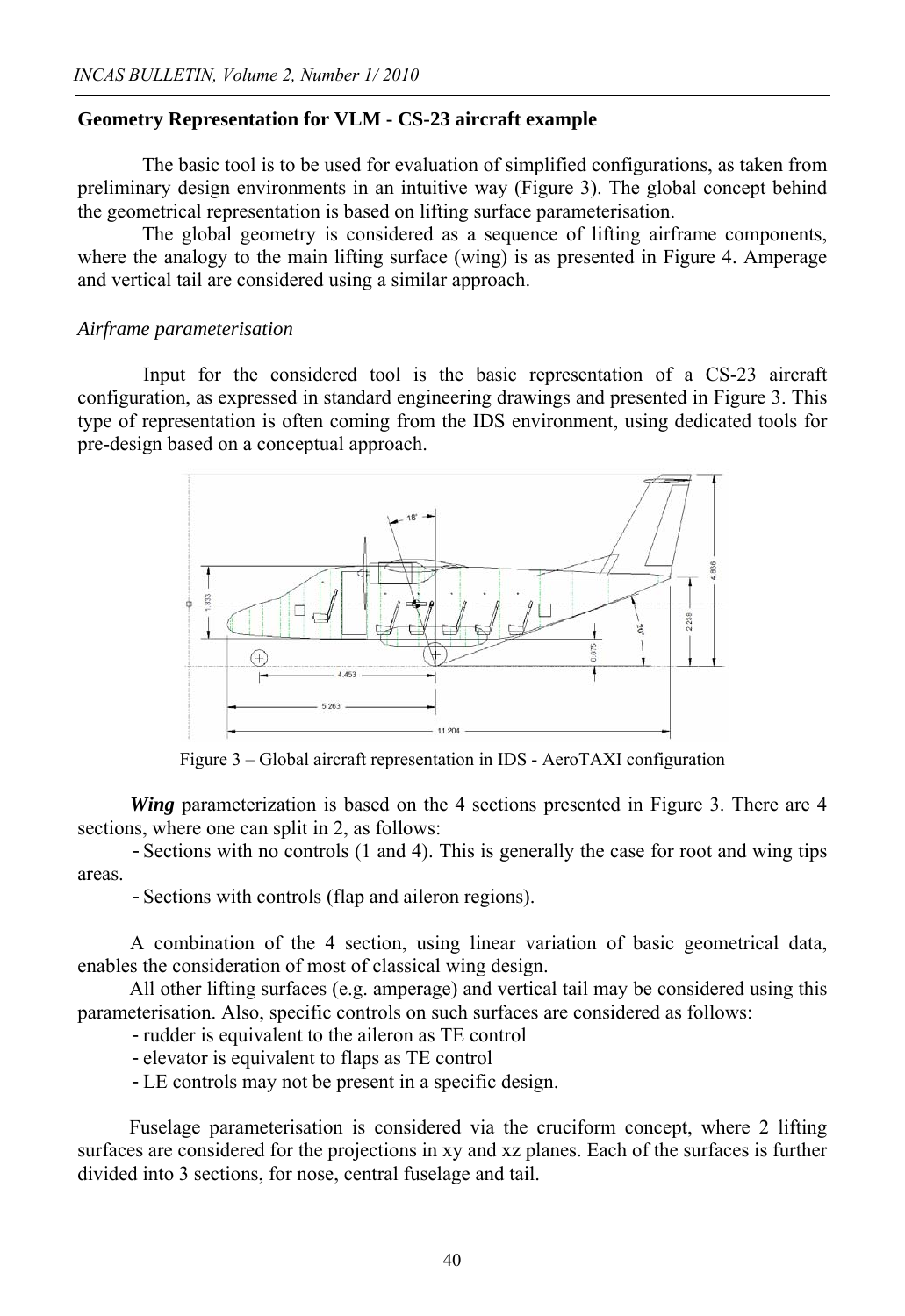Any other important airframe (e.g. engines nacelles) may be considered using the analogy with the fuselage.



Figure 4 – Wing geometry parametrisation

The most convenient way to use the initial parameterised geometry as presented is based on specific templates. We consider a different template for any surface in the geometry, both for lifting surfaces (wing, tail, etc.) and for fuselage (2 in cruciform arrangements) and equivalents (booms, nacelles, etc.) as follows.

### **Templates for geometry inputs in IDS**

 A template for IDS inputs (as considered in CESAR Project) is presented in Figure 5 for fuselage and in Figure 6 for the empennages (including wing), with some data for a basic aircraft configuration in the sub-commuter category (unpressurised, high wing, twin engine).



Figure 5 – Fuselage geometry template - Test configuration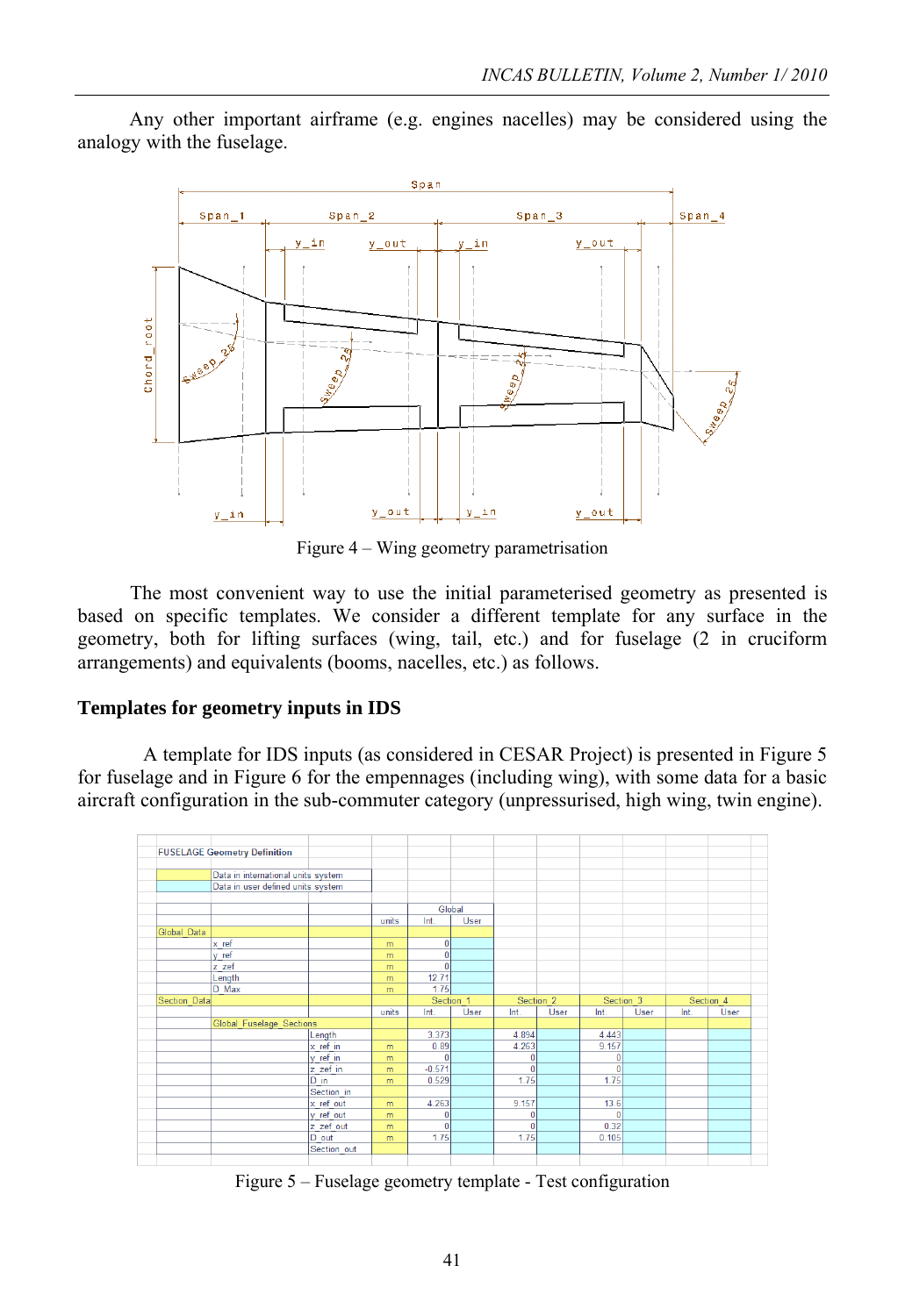The usage of a parameterised geometry and templates for specific airframes is a key element in the overall IDS process, where optimization tools make full usage of such parameters.

|                     | <b>WING Geometry Definition</b>    |                     |               |                         |           |                |           |      |             |      |             |  |
|---------------------|------------------------------------|---------------------|---------------|-------------------------|-----------|----------------|-----------|------|-------------|------|-------------|--|
|                     |                                    |                     |               |                         |           |                |           |      |             |      |             |  |
|                     | Data in international units system |                     |               |                         |           |                |           |      |             |      |             |  |
|                     |                                    |                     |               |                         |           |                |           |      |             |      |             |  |
|                     | Data in user defined units system  |                     |               |                         |           |                |           |      |             |      |             |  |
|                     |                                    |                     |               |                         |           |                |           |      |             |      |             |  |
|                     |                                    |                     |               |                         | Global    |                |           |      |             |      |             |  |
|                     |                                    |                     |               |                         |           |                |           |      |             |      |             |  |
|                     |                                    |                     | units         | Int.                    | User      |                |           |      |             |      |             |  |
| Global_Data         |                                    |                     |               |                         |           |                |           |      |             |      |             |  |
|                     | x ref                              |                     | m             | 5.7817                  |           |                |           |      |             |      |             |  |
|                     |                                    |                     |               |                         |           |                |           |      |             |      |             |  |
|                     | y ref                              |                     | m             | $\bf{0}$                |           |                |           |      |             |      |             |  |
|                     | z_zef                              |                     | m             | 0.9649                  |           |                |           |      |             |      |             |  |
|                     | Span                               |                     | m             | 16.1                    |           |                |           |      |             |      |             |  |
|                     |                                    |                     |               |                         |           |                |           |      |             |      |             |  |
|                     | Surface                            |                     | m2            | 25.196                  |           |                |           |      |             |      |             |  |
|                     | Choord_root                        |                     | m             | 1.955                   |           |                |           |      |             |      |             |  |
|                     | Taper ratio                        |                     |               | 0.60                    |           |                |           |      |             |      |             |  |
|                     |                                    |                     |               |                         |           |                |           |      |             |      |             |  |
|                     | Sweep <sub>25</sub>                |                     | deg           | 1.94                    |           |                |           |      |             |      |             |  |
|                     | <b>Dihedral</b>                    |                     | deg.          | 1.5                     |           |                |           |      |             |      |             |  |
|                     | Incidence root                     |                     | deg           | 3                       |           |                |           |      |             |      |             |  |
|                     |                                    |                     |               | $-3.4$                  |           |                |           |      |             |      |             |  |
|                     | Twist tip                          |                     | deg.          |                         |           |                |           |      |             |      |             |  |
|                     | <b>MAC</b>                         |                     |               | 1.5973                  |           |                |           |      |             |      |             |  |
|                     | x mac                              |                     | m             | 5.9961                  |           |                |           |      |             |      |             |  |
|                     |                                    |                     |               | 1.0141                  |           |                |           |      |             |      |             |  |
|                     | z mac                              |                     | m             |                         |           |                |           |      |             |      |             |  |
| <b>Section Data</b> |                                    |                     |               |                         | Section 1 |                | Section 2 |      | Section 3   |      | Section 4   |  |
|                     |                                    |                     | units         | Int.                    | User      | Int.           | User      | Int. | <b>User</b> | Int. | <b>User</b> |  |
|                     |                                    |                     |               |                         |           |                |           |      |             |      |             |  |
|                     | Global_Wing_Sections               |                     |               |                         |           |                |           |      |             |      |             |  |
|                     |                                    | $x$ ref             | m             | 5.7817                  |           |                |           |      |             |      |             |  |
|                     |                                    | v ref               | m             | 0                       |           |                |           |      |             |      |             |  |
|                     |                                    |                     |               | 0.9649                  |           |                |           |      |             |      |             |  |
|                     |                                    | z zef               | m             |                         |           |                |           |      |             |      |             |  |
|                     |                                    | Span_1              | m             | 0.875                   |           | 7.175          |           |      |             |      |             |  |
|                     |                                    | Choord root         | m             | 1.955                   |           | 1.87           |           |      |             |      |             |  |
|                     |                                    | Taper ratio         |               | 0.96                    |           | 0.628          |           |      |             |      |             |  |
|                     |                                    |                     |               |                         |           |                |           |      |             |      |             |  |
|                     |                                    | Sweep_25            | deg.          | 1.94                    |           | 1.94           |           |      |             |      |             |  |
|                     |                                    | Dihedral            | deg.          | 1.5                     |           | 1.5            |           |      |             |      |             |  |
|                     |                                    | Incidence root      | deg.          | 3                       |           | 3              |           |      |             |      |             |  |
|                     |                                    |                     |               |                         |           |                |           |      |             |      |             |  |
|                     |                                    | Twist               | deg.          | $\overline{\mathbf{0}}$ |           | $-3.4$         |           |      |             |      |             |  |
|                     |                                    | Airfoil_root        |               | lin. ext.               |           | LS(1) 0417 MOD |           |      |             |      |             |  |
|                     |                                    | Airfoil_tip         |               | LS(1) 0417 MOD          |           | MS(1) 0313     |           |      |             |      |             |  |
|                     |                                    |                     |               |                         |           |                |           |      |             |      |             |  |
|                     | Control 1                          |                     |               |                         |           |                |           |      |             |      |             |  |
|                     |                                    | y_in                | m             |                         |           | 0.985          |           |      |             |      |             |  |
|                     |                                    | $v$ in %            | $\%$          |                         |           | 12%            |           |      |             |      |             |  |
|                     |                                    |                     |               |                         |           | 5.195          |           |      |             |      |             |  |
|                     | Span                               | y out               | m             |                         |           |                |           |      |             |      |             |  |
|                     |                                    | y_out_%             | %             |                         |           | 65%            |           |      |             |      |             |  |
|                     |                                    | Span_c1             | m             |                         |           | 8.42           |           |      |             |      |             |  |
|                     |                                    | Span c1 %           | %             |                         |           | 52%            |           |      |             |      |             |  |
|                     |                                    |                     |               |                         |           |                |           |      |             |      |             |  |
|                     |                                    | x in                | m             |                         |           | 0.5578         |           |      |             |      |             |  |
|                     |                                    | x in %              | %             |                         |           | 30%            |           |      |             |      |             |  |
|                     | Chord                              | x out               | m             |                         |           | 0.4353         |           |      |             |      |             |  |
|                     |                                    |                     |               |                         |           |                |           |      |             |      |             |  |
|                     |                                    | x out %             | %             |                         |           | 30%            |           |      |             |      |             |  |
|                     |                                    | Taper <sub>c1</sub> |               |                         |           | 0.7804         |           | 1    |             |      |             |  |
|                     |                                    | Type c1             |               |                         |           | Fowler         |           |      |             |      |             |  |
|                     | Control 2                          |                     |               |                         |           |                |           |      |             |      |             |  |
|                     |                                    |                     |               |                         |           |                |           |      |             |      |             |  |
|                     |                                    | $y_in$              | m             |                         |           | 5.23           |           |      |             |      |             |  |
|                     |                                    | y_in_%              | $\frac{9}{6}$ |                         |           | 65%            |           |      |             |      |             |  |
|                     |                                    | y_out               | m             |                         |           | 8.05           |           |      |             |      |             |  |
|                     | Span                               |                     |               |                         |           |                |           |      |             |      |             |  |
|                     |                                    | $y$ out %           | %             |                         |           | 100%           |           |      |             |      |             |  |
|                     |                                    | Span_c2             | m             |                         |           | 5.64           |           |      |             |      |             |  |
|                     |                                    | Span c2 %           | %             |                         |           | 35%            |           |      |             |      |             |  |
|                     |                                    |                     |               |                         |           |                |           |      |             |      |             |  |
|                     |                                    | $x$ in              | m             |                         |           | 0.3525         |           |      |             |      |             |  |
|                     | Chord                              | $x \in \frac{9}{6}$ | $\frac{9}{6}$ |                         |           | 30%            |           |      |             |      |             |  |
|                     |                                    | x out               | m             |                         |           | 0.4344         |           |      |             |      |             |  |
|                     |                                    |                     |               |                         |           | 30%            |           |      |             |      |             |  |
|                     |                                    | x_out_%             | $\%$          |                         |           |                |           |      |             |      |             |  |
|                     |                                    | Taper <sub>c2</sub> |               |                         |           | 0.8115         |           |      |             |      |             |  |
|                     |                                    | Type c2             |               |                         |           | Ε              |           |      |             |      |             |  |
|                     |                                    |                     |               |                         |           |                |           |      |             |      |             |  |
|                     |                                    |                     |               |                         |           |                |           |      |             |      |             |  |

Figure 6 – Wing geometry template - Test configuration

 Also, for data sharing and information exchange between IDS and more sophisticated CAD environments (e.g. CATIA), specific tools are used to reconstruct parts of the geometry using specific scripts. The templates are common for all such collaborative tools.

 Note: In this approach the high lift and control surfaces are considered as in Figure 6, for every specific area (if present). The implementation is based on the lifting surface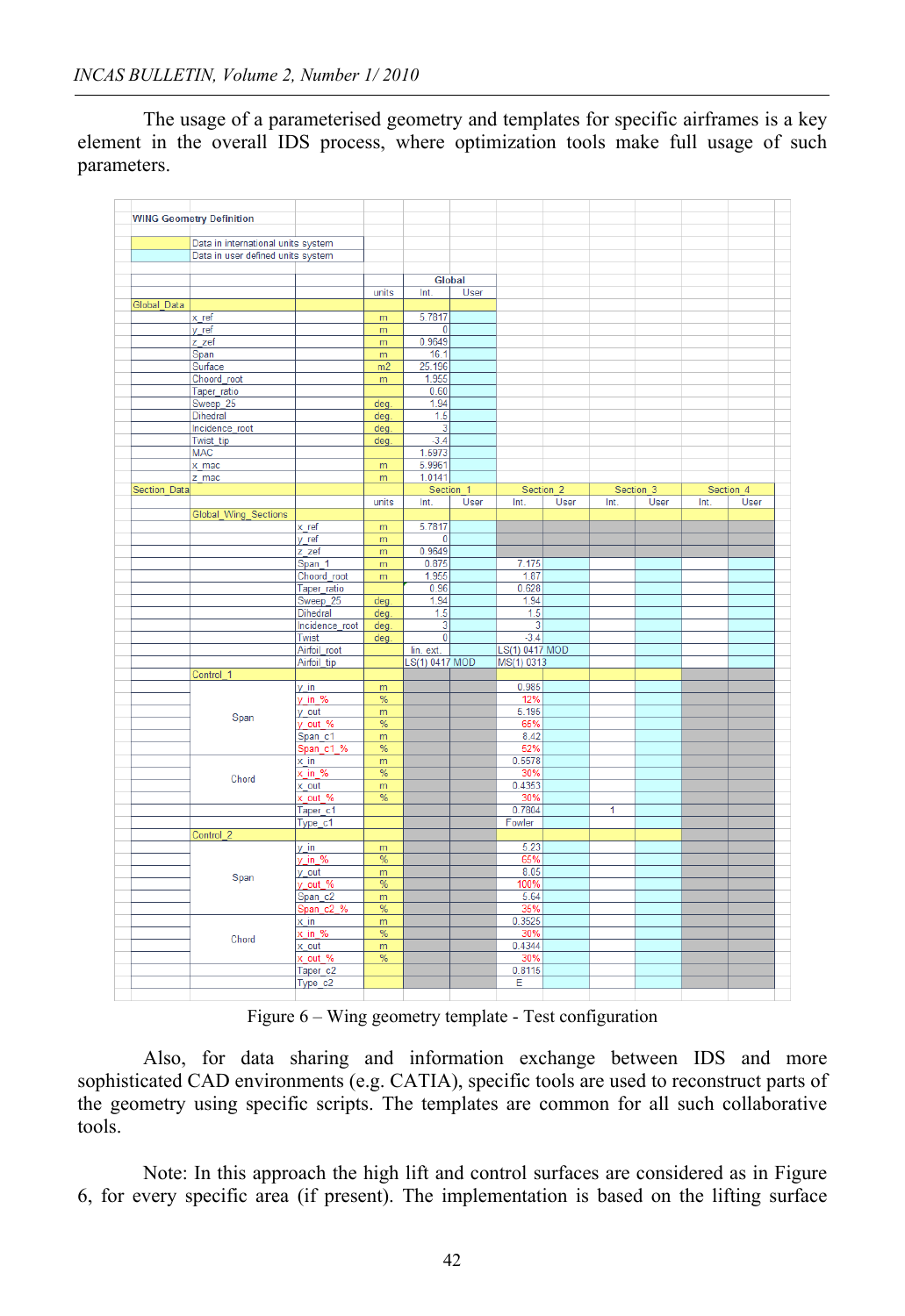theory and quasi-steady flat sheet wake model. This type of implementation has some well known problems/corrections if compared to "real" derivatives coming from experiments.



Figure 7 – 3D VLM geometry - Test configuration

 The final full 3D configuration for VLM analysis for a CS-23 aircraft configuration is presented in Figure 7. This configuration is to be analyzed in order to evaluate tool performance with respect to other similar tools and also with respect to experimental data.

# **VLM Tool evaluation for CESAR Project**

### *a. Basic aerodynamic state evaluation*

All computations have been performed for the following basic geometrical data for AC1 (low speed turboprop) and AC2 (high speed business jet) reference configurations, as defined in CESAR Project:

|                       | AC1    | AC <sub>2</sub> |  |
|-----------------------|--------|-----------------|--|
| Reference area, [m^2] | 25.196 | 22,000          |  |
| Mean Aero Chord, [m]  | 1.955  | 1.786           |  |
| Reference span, [m]   | 16.100 | 13.313          |  |

Table 1 – Basic reference data for AC1/AC2

Basic aerodynamic computed state using VLM tool, state relevant for AC1 and AC2 is presented in Figure 8.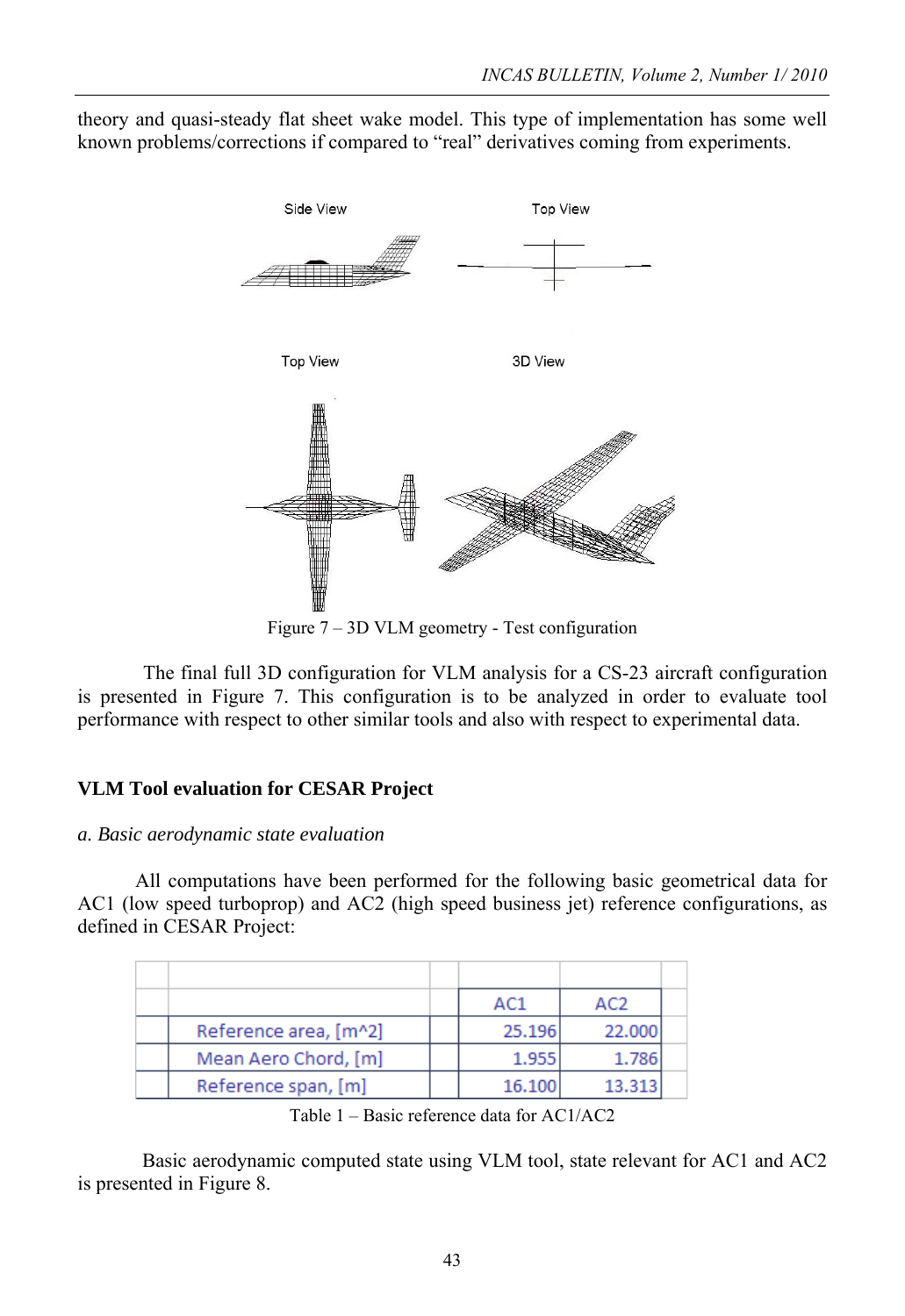### *b. Derivatives evaluation*

Longitudinal aerodynamic derivatives are defined in the standard body fixed coordinates system. Longitudinal and Lateral-directional aerodynamic derivatives of the given aerodynamic configuration are calculated and presented ([7], [8]) for several incidences.

Control derivatives are calculated and presented in Table 3 for several incidences for specific controls.



Figure 8 – VLM analysis for AC1 and AC2 reference configurations

### **VLM tool evaluation and assessment**

Comparison between Cessna aircraft company's 172 data [9] and VLM code at INCAS is provided in this chapter. A synthetic view is presented in Table 2.

To further validate the VLM computational model, comparisons have been made for data and coefficients measured by the Cessna aircraft company [Cessna, 1957]. At the same time, several data from TORNADO code [10] are presented for comparisons.

The aircraft model used is the Cessna 172. The aircraft mass considered for reference was 1000 kg. The evaluation was done at cruise configuration, i.e. 54.54 m/s, alpha 4.9 degrees at 1.500 meters altitude.

# *Comments:*

- VLM computation was set to yield this result in order to ensure that the comparison was made same flight condition as in reference.
- The VLM value is lower, which is expected since no friction drag is modeled. The angle of attack is low, which means low induced drag.
- The lift-curve slope for the real aircraft is lower than the computed value because of fuselage and thickness effects.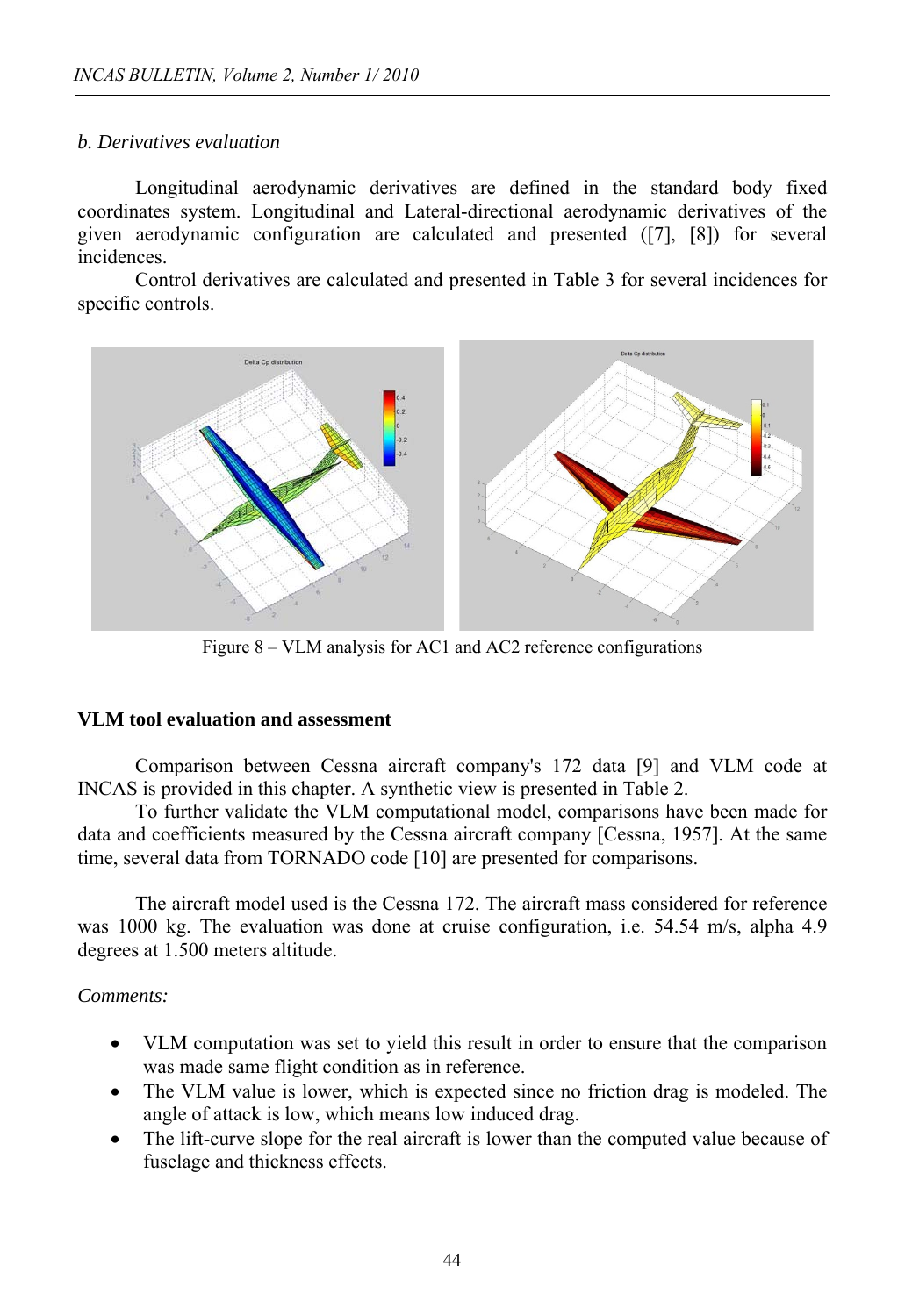- The Cessna report value is for the trimmed condition. Influence also comes from the different reference points.
- Elevator power derivative. The potential flow solution from VLM is higher, possibly to reference point differences and boundary layer effects.
- Side force due to sideslip. The fuselage has a large impact here.
- Rolling moment due to sideslip, differences come from offset in reference point zcoordinate.
- Yawing moment due to sideslip, or directional stability derivative. The potential flow solution is much stiffer than the Cessna value. Probable causes are fuselage and thickness effects.
- Side force due to roll rate. The position of the rotation axis plays a big role here.
- Side force due to yaw rate. The LEX of the fin and the fuselage is not modeled in VLM, which explains the higher Cessna value.
- Rolling moment due to yaw rate. The LEX of the fin and the fuselage is not modeled in VLM, which explains the higher Cessna value.
- Yaw damping moment (due to yaw rate). The LEX of the fin and the fuselage is not modeled in VLM, which explains the higher Cessna value.
- Aileron power derivative, the potential flow solution of VLM shows a higher value.
- Yaw moment due to aileron deflection, the Cessna value is much lower due to the stabilizing moments of the fuselage.

|                | Cessna report | TORNADO  | VLM code |
|----------------|---------------|----------|----------|
| СL             | 0.386         | 0.386    | 0,386    |
| CD             | 0.042         | 0.006    | 0,007    |
|                |               |          |          |
| $CL, \alpha$   | 4,41          | 5,27     | 5.321    |
| $CD, \alpha$   | 0.182         | 0.17     | 0,175    |
| Cm,α           | $-0,409$      | $-1,55$  | $-1.408$ |
|                |               |          |          |
| $Cm, \delta_a$ | $-1.099$      | $-1,86$  | $-1.945$ |
|                |               |          |          |
| CY, B          | $-0,35$       | $-0,47$  | $-0.438$ |
| $Cl, \beta$    | $-0.103$      | 0.008    | 0.005    |
| $Cn, \beta$    | 0.0583        | 0.197    | 0,115    |
| CY, $\hat{p}$  | $-0,0925$     | $-1,87$  | $-0.783$ |
| CI, p          | $-0,483$      | $-0.484$ | $-0.484$ |
| Cn, $\hat{p}$  | $-0,035$      | $-0.846$ | $-0.354$ |
| CY, $\hat{r}$  | 0.175         | 0.091    | 0,208    |
| CI, $\hat{r}$  | 0.1           | 0,03     | 0.093    |
| Cn, $\hat{r}$  | 0,086         | 0,038    | 0.045    |
|                |               |          |          |
| $Cl, \delta_a$ | 0.229         | 0.434    | 0,407    |
| $Cn, \delta_a$ | 0.027         | 0.23     | 0,118    |
| Cn S           | $-0.0539$     | -0.036   | $-0.042$ |

Rudder power derivative, geometric differences fuselage effects the comparison.

|       |          |              | <b>Control derivatives - VLM for AC1</b> |                     |             |  |             |                        |             |  |
|-------|----------|--------------|------------------------------------------|---------------------|-------------|--|-------------|------------------------|-------------|--|
|       |          | <b>Alpha</b> | $CL$ $d$                                 | $CD$ $d$            | $CY$ $d$    |  | $cl$ $d$    | $Cm$ $d$               | $Cn_d$      |  |
|       |          |              |                                          |                     |             |  |             |                        |             |  |
| Flaps |          |              |                                          | 1.882598 - 0.012984 | $-0.000028$ |  | $-0.000001$ | $-0.007278 - 0.000007$ |             |  |
|       | Aileron  | $-5$ deg.    | $-0.002851$                              | $-0.000776$         | $-0.102548$ |  | 0.288737    | 0.009939               | $-0.046538$ |  |
|       | Elevator |              | 0.591543                                 | $-0.026244$         | $-0.000065$ |  | 0.000012    | $-2.765254$            | $-0.000031$ |  |
|       | Rudder   |              | $-0.001240$                              | $-0.000691$         | $-0.560785$ |  | 0.084846    | 0.003685               | $-0.245091$ |  |
|       |          |              |                                          |                     |             |  |             |                        |             |  |
| Flaps |          |              | 1.862594                                 | 0.036481            | 0.000066    |  | $-0.000002$ | $-0.044334$            | 0.000005    |  |
|       | Aileron  | 0 deg.       | 0.000853                                 | $-0.000195$         | $-0.017393$ |  | 0.279352    | $-0.002744$            | $-0.001408$ |  |
|       | Elevator |              | 0.594719                                 | 0.004577            | 0.000397    |  | $-0.000068$ | $-2.816650$            | 0.000174    |  |
|       | Rudder   |              | $-0.006373$                              | 0.001439            | $-0.407337$ |  | 0.061334    | 0.020538               | $-0.179656$ |  |
|       |          |              |                                          |                     |             |  |             |                        |             |  |
| Flaps |          |              | 1.836829                                 | 0.083194            | $-0.000242$ |  | 0.000013    | $-0.110267$            | $-0.000131$ |  |
|       | Aileron  | $+5$ deg.    | $-0.080721$                              | 0.089401            | $-0.103364$ |  | 0.285976    | 0.367133               | $-0.028284$ |  |
|       | Elevator |              | 0.592793                                 | 0.036708            | $-0.000996$ |  | 0.000157    | $-2.845086$            | $-0.000462$ |  |
|       | Rudder   |              | $-0.189183$                              | 0.231760            | $-0.574243$ |  | 0.073214    | 0.872121               | $-0.255859$ |  |
|       |          |              |                                          |                     |             |  |             |                        |             |  |
| Flaps |          |              | 1.805423                                 | 0.126063            | 0.000097    |  | $-0.000013$ | $-0.212336$            | 0.000034    |  |
|       | Aileron  | $+10$ deg.   | $-0.000422$                              | 0.000257            | $-0.033752$ |  | 0.274733    | 0.001397               | 0.014583    |  |
|       | Elevator |              | 0.586310                                 | 0.069399            | 0.000134    |  | $-0.000027$ | $-2.853733$            | 0.000063    |  |
|       | Rudder   |              | $-0.011556$                              | 0.011108            | $-0.337857$ |  | 0.043665    | 0.046016               | $-0.143324$ |  |
|       |          |              |                                          |                     |             |  |             |                        |             |  |
| Flaps |          | $+15$ deg.   | 1.727872                                 | 0.156602            | 0.000007    |  | 0.000003    | $-0.147340$            | 0.000001    |  |
|       | Aileron  |              | $-0.000801$                              | 0.000915            | $-0.037191$ |  | 0.267952    | 0.003232               | 0.025360    |  |
|       | Elevator |              | 0.575106                                 | 0.103344            | $-0.000040$ |  | 0.000011    | $-2.842721$            | $-0.000020$ |  |
|       | Rudder   |              | 0.005889                                 | $-0.003451$         | $-0.362303$ |  | 0.043842    | $-0.022843$            | $-0.151992$ |  |

Table 2 – Comparisons with Cessna data Table 3 – Tool output - AC1 control derivatives

#### **Comparison with WT data**

VLM was compared with data from SKY project at INCAS (a CS-23 class aircraft, subsonic) where WT data are available. This is because one might expect that VLM has to provide accurate results for a relatively simple configuration in a low subsonic regime.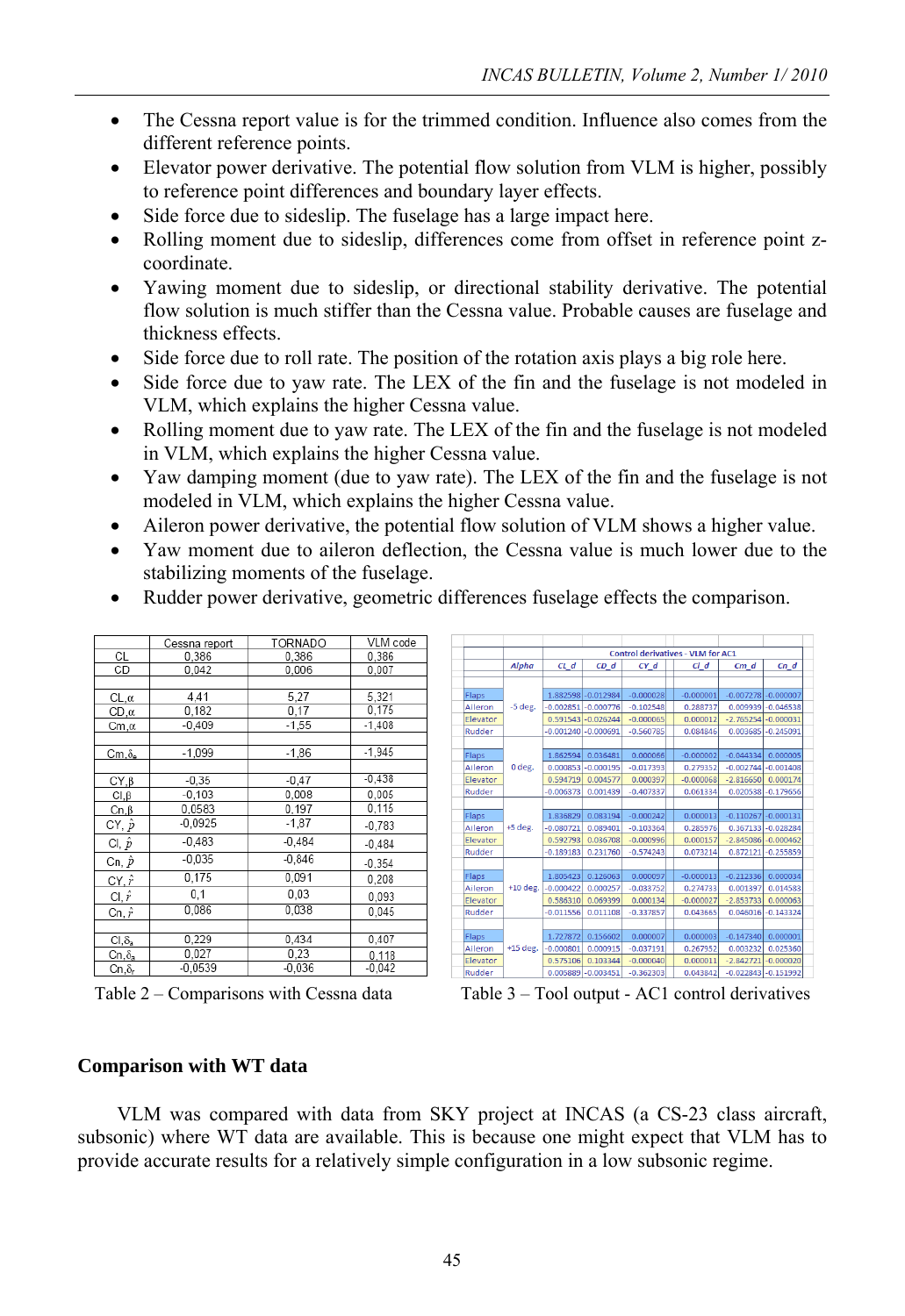

Figure 9 - VLM comparison with wt data in SKY project

VLM and CFD is different. One can expect to have precise information on the imposed flow configurations and the deflexions of controls. Therefore it is to be expected that a set of WT data and the corresponding CFD calculations have to be harmonized so that one can benefit from both analysis.

Here we present in Figure 9 are some examples of the DRMR analysis as compared with VLM analysis for a CS-23 aircraft configuration similar to AC1 in the CESAR project. In Figure 9 we have compared values for a wt experiment with the VLM computations at different incidence and Reynolds numbers.

Note: For the SKY project/configuration, from a dedicated external analysis, the geometry for the model (the cruciform shape) was selected so that the angle of attack for zero lift is maching the wt data.

#### **VLM tool integration to IDS**

VLM tool is intended for integration with IDS developed at INCAS. With respect to the integration requirements, the following aspects are important.

- VLM tool is reconfigured as a "batch" type of application, able to be launched in a script initiated by the user.
- All user inputs requested for any type of analysis is reconfigured in a ".job" file, used at the beginning of any process.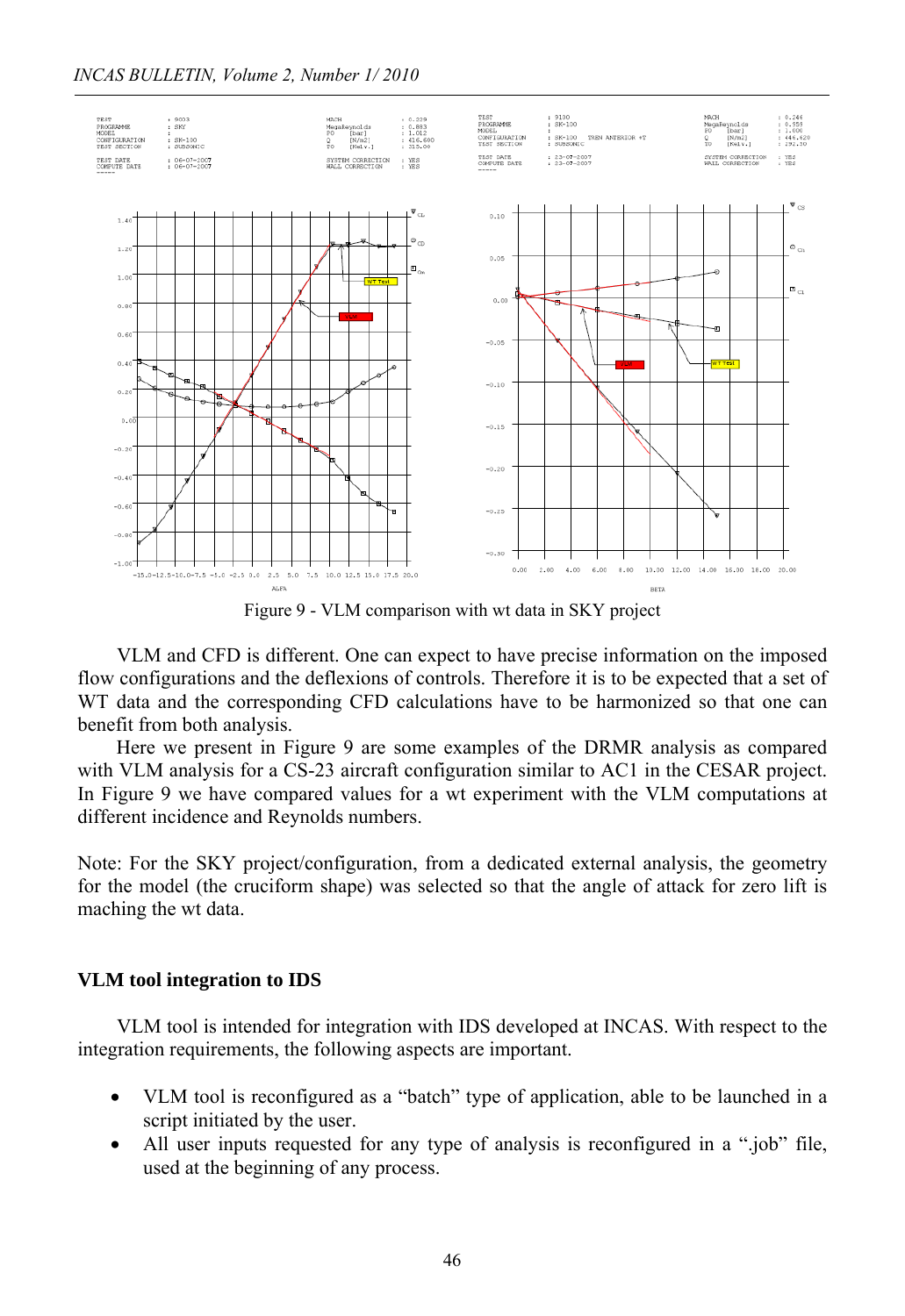- All data introduced in the database has to be visible to a process that is initiated by a user with "standard" access rights. This corresponds to a low level for data access security in a first order type of delocated access. If security is a problem, then dedicated tools for data retrieval under security are to be provided for the generation of a local database to be subject for analysis with VLM.
- Graphical representation is not a must. However, using basic graphical representation tools (e.g. GNUPlot in Linux) one can better monitor the output of the analysis, thus enhancing the quality.

 $\texttt{Type} = \texttt{"Job"};$  $\mathrm{Job\,Type} = \mathrm{``HPI\,CH''}$  ; NodeNumber =  $4$ ; Executable = "vlmr-mpi.sh";  $\texttt{Argments = "vlm-mpi");}$  $\mathtt{StdOutput} = \texttt{"vlm-mpi.out"};$ StdError = "vlm-mpi.err";  $\texttt{InputS} \texttt{and} \texttt{box} = \{ \texttt{``vlm-mpi.sh''}, \texttt{``vlm-mpi.f''} \}$  ${\tt OutputSandbow = \{ "vlm-mpi, err", "vlm-mpi.out", "mpiexec.out");}$ Requirements = Hember("HPICH", other.GlueHostRpplicationSoftwareRunTimeEnvironment) && other.GlueCEUniqueID == "ce01.csa-incas.ro:2119/jobmanager-pbs-seegrid";

Figure 10 - .jdl file for VLM

Note: In CESAR project, mainly for WP5.1 activities using tools from WP1.1, the template for geometry (as presented in this paper) is given BEFORE having a complex CAD model for the configuration. Using dedicated scripts (see other deliverabled in WP 1.1) the CAD geometry is generated (in CATIA v5 format), where basic elements from the template are used as parameters for optimization.

# **Some Conclusions**

The design of a small aircraft (CS-23 category) can only be successful if one succeeds to find an integrated optimum solution for the key disciplines aerodynamics, flight mechanics and structures. VLM is a tool that enables fast and reliable information into a compact representation that can be used in standard analytical models in stability and control.

While individual problems in the area of aerodynamics and flight mechanics can be solved using existing methods and tools, the inverse design problems can only be solved with the help of such tools as VLM. This is strongly related to the basic question:

 "if some dynamic characteristic of the aircraft is bad, what airframe component is to be changed in order to preserve global dynamic characteristics" ?